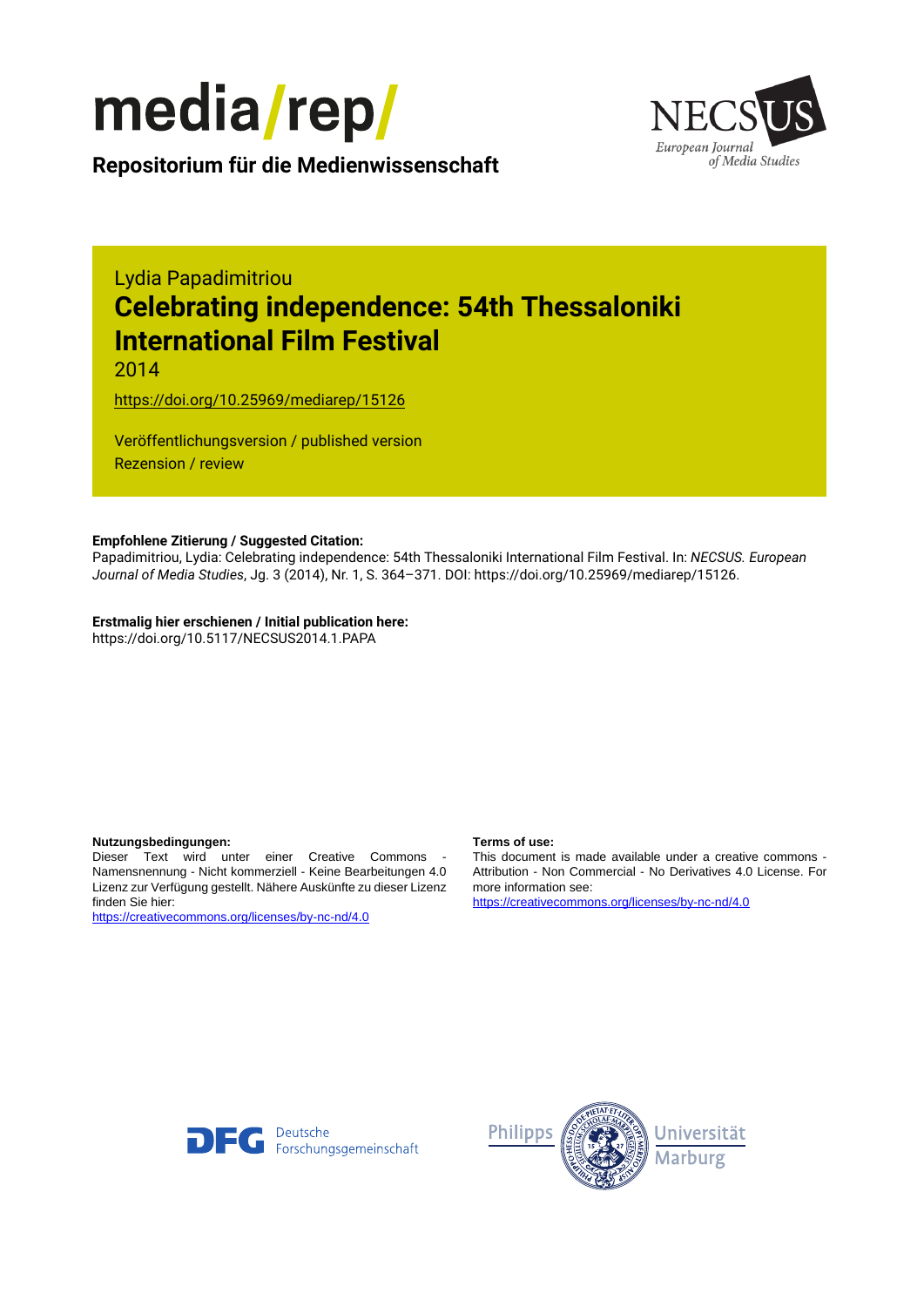# **Celebrating independence** *54th Thessaloniki International Film Festival*

### Lydia Papadimitriou

In its fourth year under the leadership of Dimitris Eipides the  $54<sup>th</sup>$  Thessaloniki International Film Festival (TIFF) affirmed its vision as a festival of independent cinema: (relatively) low-budget, (often) politically motivated, (at times) formally experimental films from around the world were showcased and celebrated. Eipides' concept of independence is fluid and broad as indeed befits such a chameleon of a term. Alongside some of the latest offerings by auteurs like Roman Polanski, Ulrich Seidl, Mohammad Rasoulof, or Hirokazu Kore-eda, the six cinemas of the festival were filled with films by newcomers and young directors. In these media-saturated times TIFF is shaping a particular kind of cinephilia in Greece's second largest city that offers hope for the survival of alternative, smaller cinematic visions and voices, and for the country's emotional and moral resilience during times of adversity.

This year the festival was bookended by the Greek premieres of the films of two 'stars' of American independent cinema: Jim Jarmusch and Alexander Payne. Jarmusch's Greek co-financed vampire film *Only Lovers Left Alive* (2013) opened the festival while the filmmaker's first visit to the country attracted significant media attention. Alexander Payne's low-key octogenarian road movie *Nebraska* (2013) formally concluded the event, following an uneventful awards ceremony in the presence of the filmmaker who headed the jury for the international competition and whose part-Greek parentage did not fail to be noted by the festival director in his closing speech.

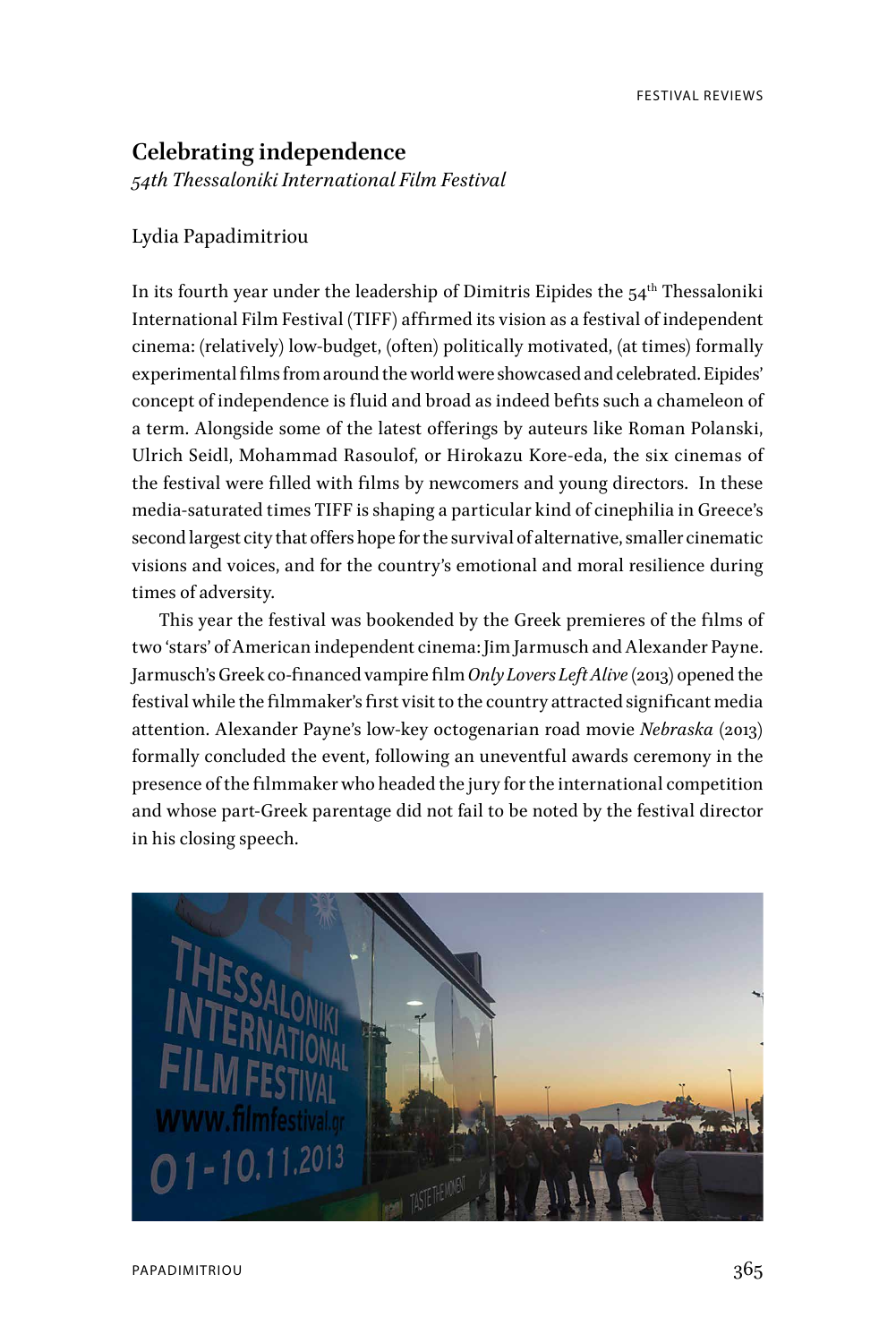### **A national showcase**

Originally offering a platform for showcasing and awarding national film production the Thessaloniki festival became international in 1992 under the leadership of Michel Demopoulos. The 1990s were a period of transformation in Greek society and cinema, as the certainties of the Cold War collapsed and the first wave of immigration into Greece began. This was also the time when Greek cinema started looking outwards, opening up to co-productions and increasingly embracing a European identity. Alongside the main international competition other outward-looking sections began to flourish such as the Balkan Survey and the Open Horizons, which have increasingly become central to the festival's identity.<sup>1</sup>

The internationalisation of the festival gradually changed its role for Greek cinema. While it remained the site where the Greek State Awards were given out until 2009, the festival's role in nurturing and promoting Greek filmmakers was increasingly questioned. This culminated in the boycotting of the State Awards by the dissenting group Filmmakers of Greece (FOG) $^{\rm 2}$  on the 50 $^{\rm th}$  anniversary of the festival in 2009, which led to the establishment of the Hellenic Film Academy<sup>3</sup> and its awards.4 Arguably, the removal of the competitive element has weakened the festival's identity as a champion of Greek cinema. However, Greek cinema remains a distinctive presence in the programme, offering a platform for national premieres of films that have not yet hit the cinema screens.

This year the Greek strand of the festival consisted of eight features and a programme of award-winning shorts from the 2013 Drama International Short Film Festival. Among the features was Alexandros Avranas' *Miss Violence* (2013), the Silver Lion and Colpa Volpi winner at the Venice Film Festival, another tale of a repressive and controlling Greek family with deadly consequences that both follows and departs from the 'weird' wave of Greek cinema that started with Lanthimos' *Dogtooth* in 2009.5 Stylistically akin to this distancing and visually self-conscious trend but breaking away from thematic considerations of the Greek family was Elina Psychou's *The Eternal Return of Andonis Paraskevas* (2013), which won a FIPRECSI award from a jury led by Romanian critic Magda Michailescu. A film of few words, it follows the television presenter Andonis Paraskevas whose waning popularity leads him to stage his disappearance in a desperate effort to increase his ratings. Failing to reach the desired result, Paraskevas descends into desperate acts of violence and self-mutilation. This is a film that offers a comment about our media-obsessed society and its effects on identity formation. The audience award in the Greek strand went to a low-budget self-financed production by a high school teacher, Vassilis Raisis. *One Last Joke* (2013) adopts a lightness of touch and avoids the controlled stylisation of other previously-mentioned Greek films. The audience award will hopefully increase its chances to find distribution and thus affirm the festival's role as a valuable interface between (national) audiences and films.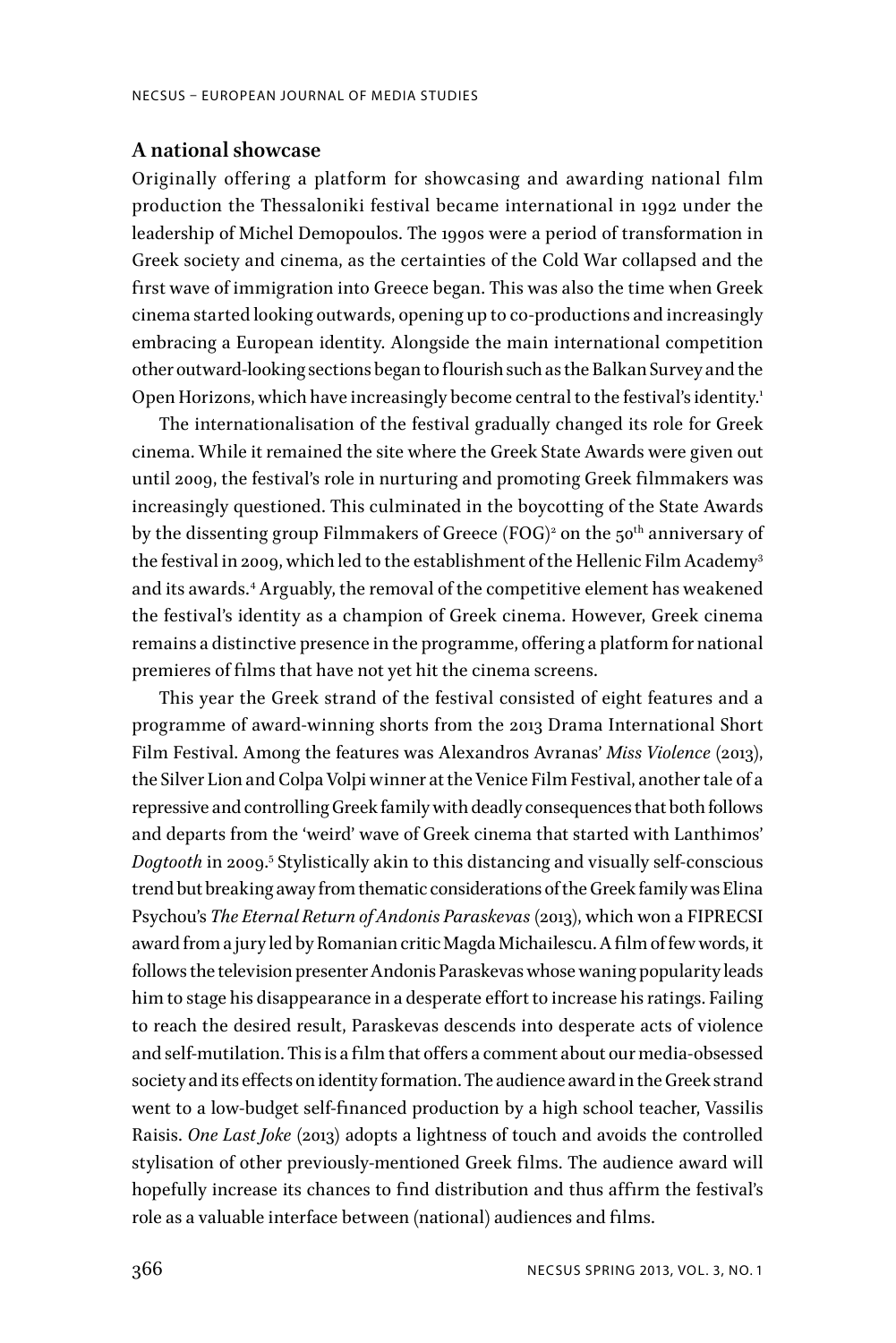

The Eternal Return of Andonis Paraskevas *(2013)*

Since the advent of the financial crisis in 2009 the heretofore predominantly state and television-funded Greek cinema has been exceptionally cash-strapped. This has not only intensified the search for European co-productions but has also led to the adoption of hitherto unprecedented 'labour exchanges' among filmmakers.<sup>6</sup> Independence and subversion – the festival director's two main keywords – have been well represented by recent Greek films both in terms of their means of financing and their adopted cinematic styles. In Eipides' words,

[d]isproving expectations but confirming all predictions, Greek cinema, independent through and through, has charted an amazing course …. Subversion requires bravery and Greek film directors have proven that they never rest in their creative struggle.7

Hyperbolic though this statement may sound, it is a fact that recent Greek films have achieved unprecedented international visibility and that they managed to do so despite conditions of adversity. While the role of TIFF in this latest success may be open to question, especially in the light of the fact that many young Greek directors – including Yorgos Lanthimos, Athena Tsangari, Philipos Tsitos, and Alexandros Avranas – chose to premiere their films in more prestigious international festivals (Cannes, Venice, Locarno), the festival's role in fostering Greek cinema more widely should not be underestimated. 8

### **International competition**

Of the Greek films screened in the festival only two are eligible to participate in the International Competition, which is a selection of first or second films by new directors. Psychou's *The Eternal Return of Andonis Paraskevas* and Yannis Sakaridis'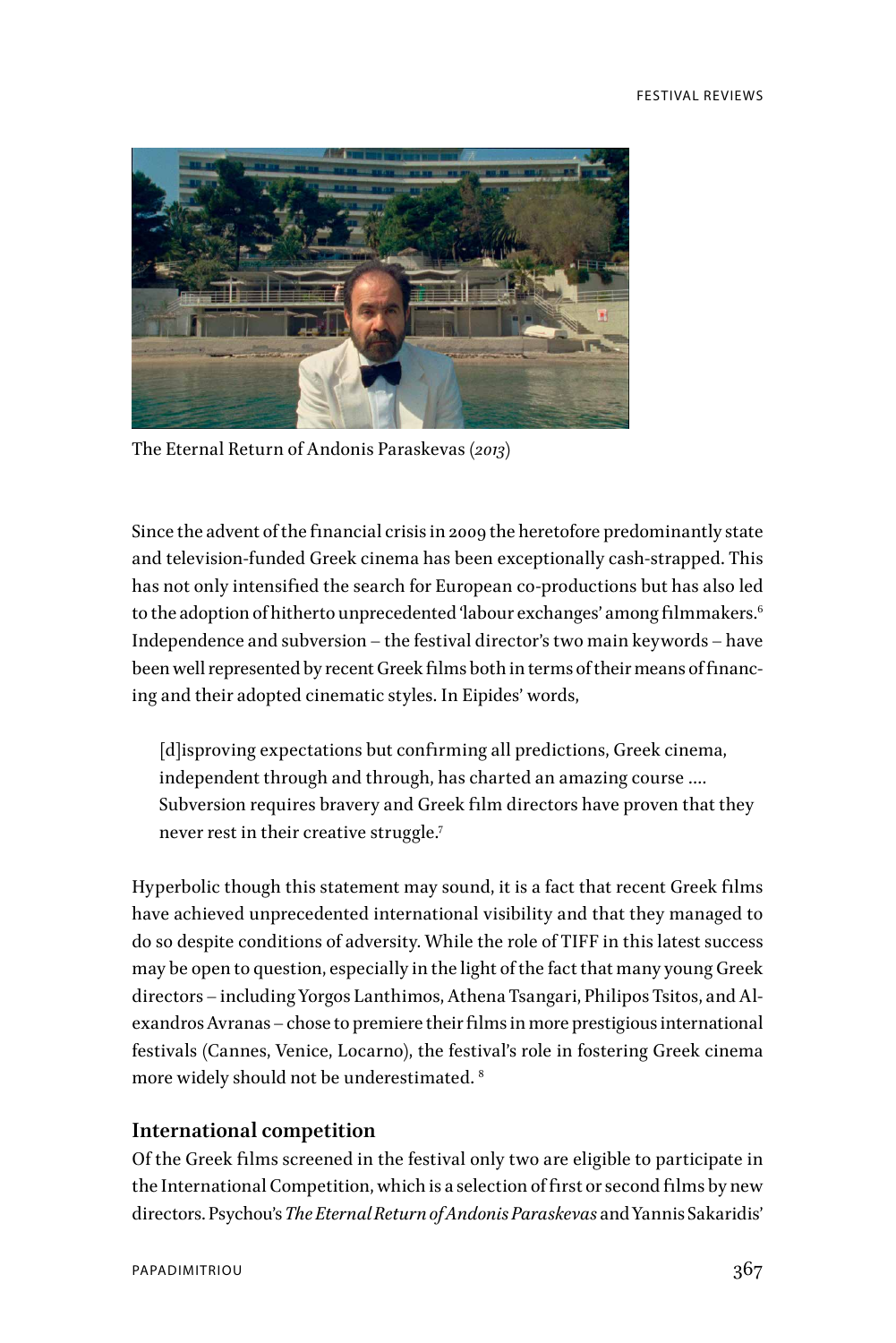contemplative thriller *Wild Duck* (2013) were included in that category, alongside films from Mexico, Venezuela, Chile, Cuba, the United States, South Korea, Egypt, Sweden, France, and the Slovak and Czech Republics. Diego Quemada-Diez's *The Golden Cage* (*La Jaula de Oro*, 2013) was the big award winner, receiving the festival's main prize (the Golden Alexander) as well as the best director, audience, and human values awards. Having previously been awarded at Cannes (Un Certain Talent), this tragic Loachian tale of three Guatemalan teenagers and a non-Spanish speaking Indian boy, all in search of a better fate in '*el norte*', impresses with the strength of the young non-professionals' acting and by the novelty of its cinematography and narrative development. The subtle interactions between Sara-dressed-as-Oswaldo and Chauk, the outsider in this group of outcasts, as well as the jealous gaze of the contender Juan, contrast powerfully with the violently hostile external world of *la migra*, of human traffickers, and of the dehumanising realities encountered in the land of destination.

Mariana Rondon's second feature, *Bad Hair* (*Pele Malo*, 2013), received the Bronze Alexander as well as the FIPRESCI prize for a film in the International Competition. This was a powerful and engaging story of a nine-year-old boy whose obsession with wanting to straighten his afro-curls is interpreted by his widowed mother as an early sign of homosexuality. The film effectively balances the tensions between the boy's desire to escape the drabness of his Caracas neighbourhood and his mother's fearful attempts to contain what she sees as her son's abnormal behaviour. Shifting narrative perspective between mother and son, *Bad Hair* manages to create empathy for both characters. The film's final confrontation between the two over the banal but highly charged topic of hair results in the boy's capitulation to his mother's wishes. This conclusion is very moving, as it conveys both her misplaced despair and the boy's conflicting emotions.

In both these South American films the socially-deprived context interacts with and blocks the characters' wishes. In Mani Maserrat's *Us* (*Vi*, 2013) context is at the margins of the story. The film is a close study of a young couple's relationship and the power imbalance between the two, with the man manipulating and ultimately abusing the young wife. Potentially read as misogynistic the film nonetheless has a liberating ending that restores confidence in the power of awareness. Led predominantly by dialogue and filmed mostly in enclosed spaces, the film is gripping in its intimate demonstration of this dysfunctional relationship. A young heterosexual couple is also at the centre of Sean H.A. Gallagher's *Goodnight* (2013), whose focus is not their relationship but the encounter with illness, the prospect of death, and their impact upon friends and family. This is a film about euthanasia that does not present it as a moral dilemma but as a rightful choice – a significant intervention in light of America's legislation on the issue. Watching it, the film almost feels like a home movie with a twist.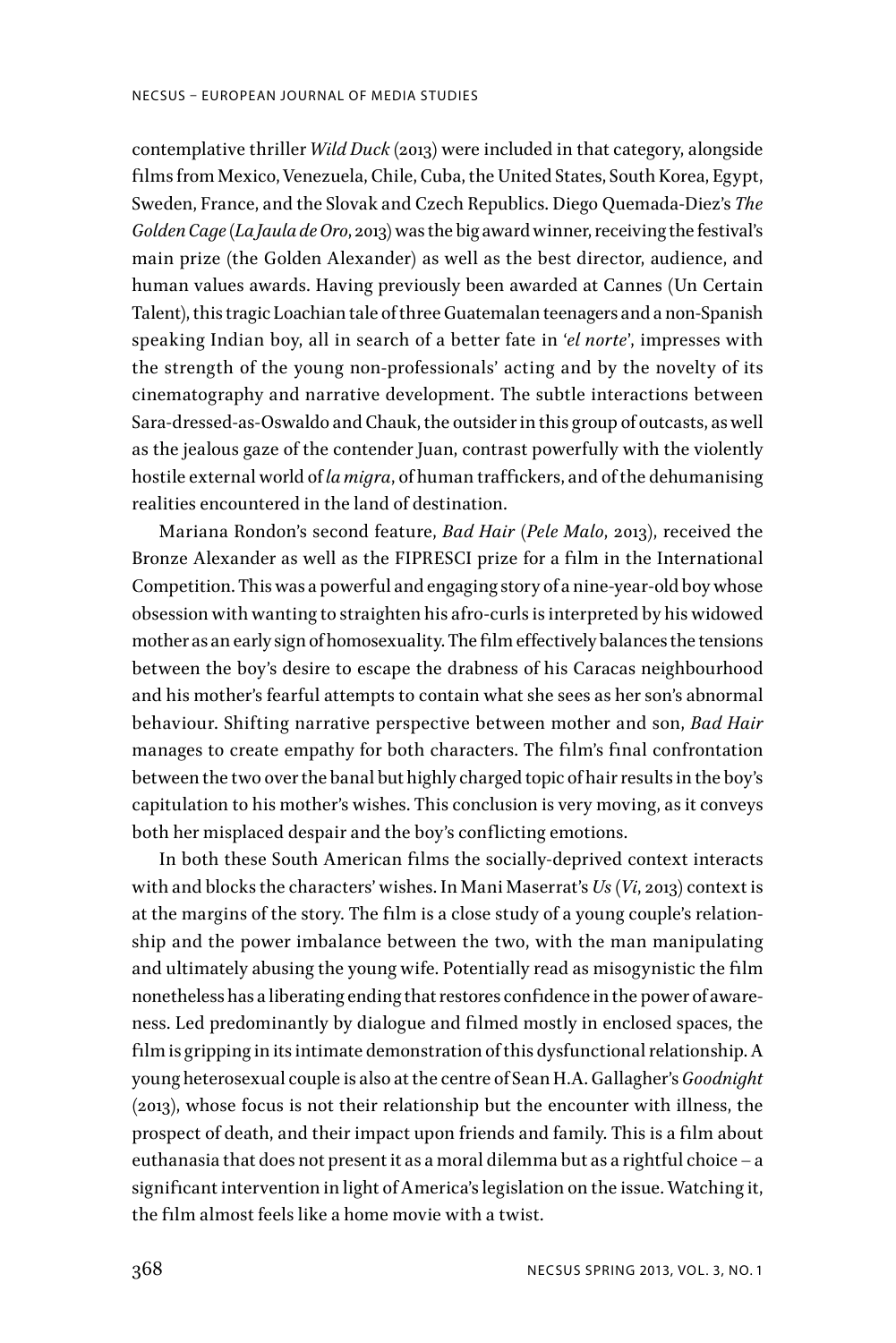Varied in style, the films of the international competition share a focus on intimate depictions of character and/or human interaction. *Mouton* (Marianne Pistone and Gilles Deroo, 2013) is a decentred study of character and environment that frustrates with its narrative unpredictability but surprises with the richness of texture it offers. *Coming Forth by Day* (*Al-khoroug lel-nahar*, Hala Lotfy, 2012) is an exploration of family and aging through the eyes of a self-denying young woman. A labour of love, Lotfy's debut film was financed by her personal savings and a small grant. In many ways this film encapsulates the independent and low-budget ethos of the festival. The award for best cinematography will hopefully open up more audiences and funding opportunities for its makers.

# **An audience and business festival too**

TIFF is a festival for the city and for film professionals. Its five separate, colourcoded strands (International Competition, Open Horizons, Greek Films, Balkan Survey, and Open Horizons – Tributes) are all open to the public. These strands tend to be mixed among the six cinemas, while the ticket price is the same for all screenings. This year the strand with the strongest identity was the Balkan Survey – not the least for being the only one with a dedicated cinema. Programmed by Dimitris Kerkinos, the Balkan Survey celebrated twenty years (1994-2013) with a rich programme of older and recent films from the region – i.e. all countries of Southeastern Europe including Turkey.9 Classics such as Lucian Pintilie's *The Oak* (1992), Vinko Bresan's *How the War Started on My Island* (1996), Nuri Bilge Ceylan's *The Small Town* (1998), and Cristi Puiu's *The Death of Mr Lazarescu* (2005) were shown alongside less well-known older films such as Lyudmil Todorov's *Emilia's Friends* (1996) or Svetozar Rostovski's *Mirage* (2004), also an excellent selection of new films including Reha Erdem's *Jin* (2013) and Corneliu Porumboiu's *When Evening Falls on Bucharest or Metabolism* (2013).

As a non-competitive section the Balkan Survey has been invaluable in creating an audience for films from the region – initially at a time of raging ethnic conflicts – and helping to build cultural bridges among largely isolated filmmakers and communities. While the metaphor of the bridge is a well-worn cliché in discussions of the Balkans it is worth reinstating it in the context of TIFF, as the Balkan Survey has allowed for very concrete and focused interactions that have led to a number of cinematic collaborations and co-productions between countries. It should be noted that until 2010 such collaborations were also nurtured by the dedicated Balkan Fund. However, this script development fund became one of the casualties of the streamlining that followed the financial crisis in 2009.

The industry section of the festival remains prominent and strong. Since 2005 it has been organised under the label Agora Industry. This consists of three parts: the Agora Film Market, where buyers can select from a wide selection of titles from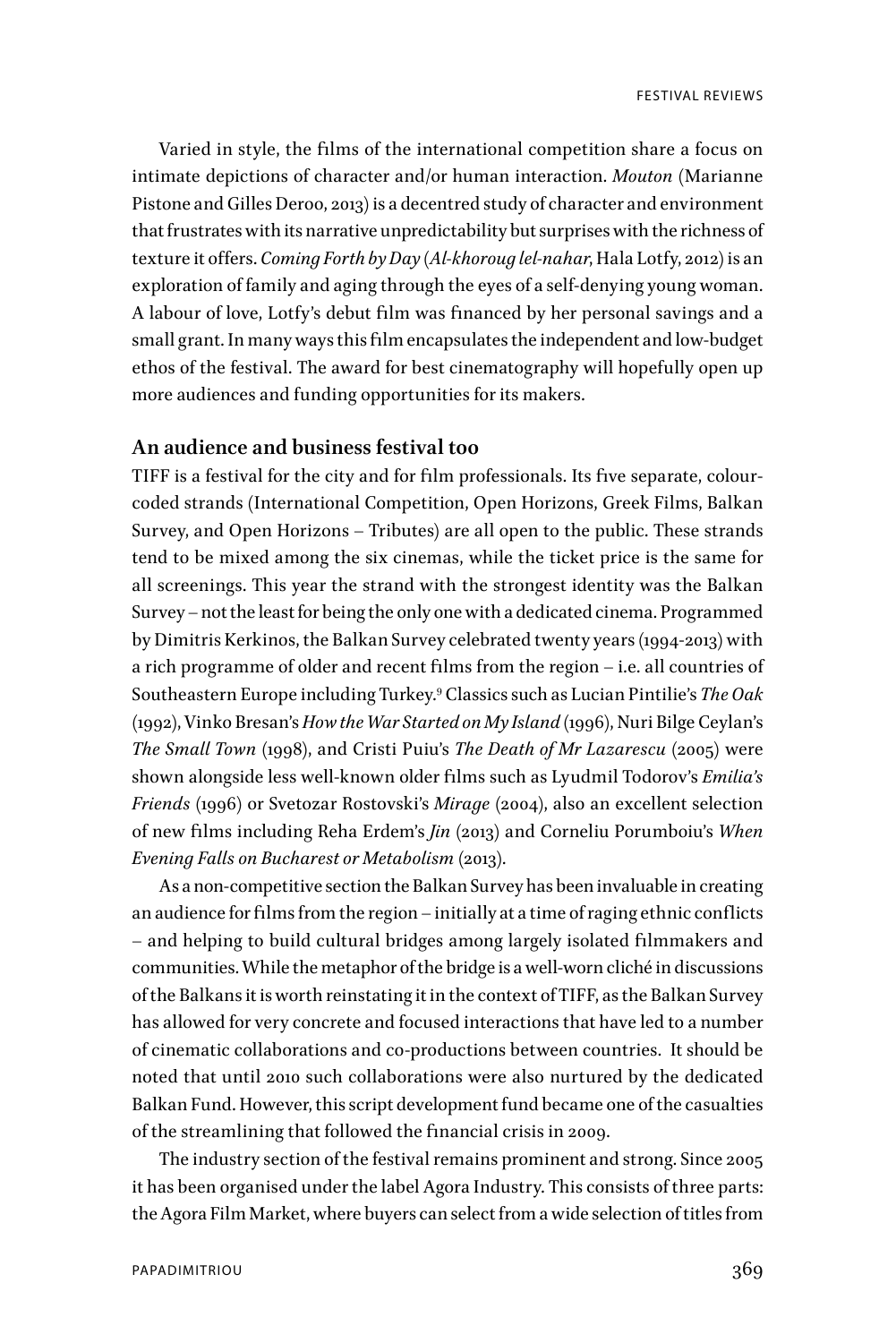the region and beyond; the co-production forum Crossroads, where filmmakers pitch their nascent projects in search of funds; and Agora Works in Progress, in which directors present trailers for their half-finished films and seek completion money and/or a festival premiere. The Agora Industry is a very energetic event and a crucial hub for the establishment of cinematic exchanges in a city with a very rich multicultural past.

Despite the financial hardship in Greece in the past four years the Thessaloniki International Film Festival has remained resilient. As its budget has been significantly reduced in this period its new identity has emerged more clearly. Gone are the extravagant parties and the expensive guests. Instead we have a more modest, low-key, low-budget festival that sets the tone for a democratic and inclusive independent cinema. Indeed, the long queues for the often sold-out screenings are a very optimistic and hopeful sign.

#### **Notes**

- 1. The Balkan Survey presents a selection of films from the Balkans; Open Horizons showcases a wide range of films that represent a variety of styles and themes and whose 'roots' are in 'world independent cinema' (http://tiff.filmfestival.gr/default.aspx?lang=en-US&page= 1148&SectionID=225).
- 2. http://fogfilms.org/?p=257
- 3. http://hellenicfilmacademy.gr/HFA2/el/component/content/article/44-home/103-hellenicfilm-academy.html
- 4. For a discussion of 'Filmmakers of Greece' and its impact on the  $50<sup>th</sup>$  TIFF, see Lee 2012 and Chalkou 2012.
- 5. The term is attributed to the *Guardian*'s Steve Rose, but has gained extensive currency since: http://www.theguardian.com/film/2011/aug/27/attenberg-dogtooth-greece-cinema
- 6. For a more extensive discussion of the concept of independence in Greek cinema and of new modes of financing see Papadimitriou 2014.
- 7. Eipides 2013, p. 41.
- 8. Aside from the film screenings the Agora industry section of the festival exposes Greek films to international buyers and film professionals. In 2013, of the 230 delegates in the Agora section 148 were international (http://www.filmfestival.gr/inst/Festival/gallery/File/ Agora\_Industry\_Manual\_2013.pdf).
- 9. This includes Romania, Bulgaria, Serbia, Croatia, Slovenia, Macedonia (FYROM), Montenegro, Kosovo, Albania, and Turkey. Greece is excluded not because it does not belong to the Balkans but because the festival has a dedicated strand for Greek films.

# **References**

Chalkou, M. 'A New Cinema of 'Emancipation': Tendencies of Independence in Greek Cinema of the 2000s', *Interactions*, Vol. 3, No. 2 (special issue: *Contemporary Greek Culture* guest edited by D. Eleftheriotis, D. Papanikolaou, and L. Papadimitriou), 2012: 243-261.

Eipides, D. *54th Thessaloniki International Film Festival*, 2013.

Lee, T. 'Festival, City, State: Cultural Citizenship at the Thessaloniki International Film Festival' in *Coming soon to a festival near you: Programming film festivals*, edited by J. Ruoff. St. Andrews: St. Andrews Film Studies, 2012: 89-100.